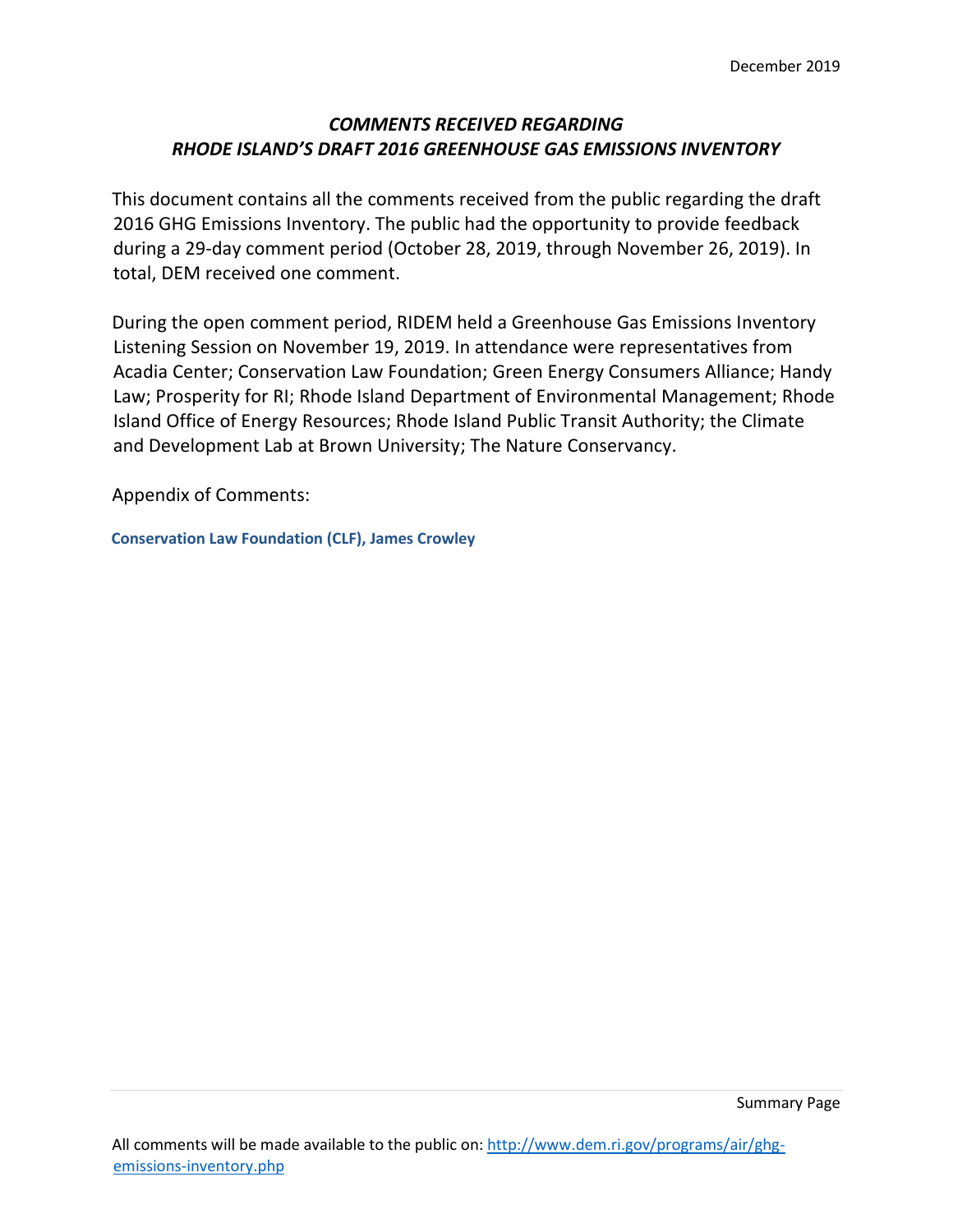#### For a thriving New England



CLF Rhode Island 235 Promenade Street Suite 560, Mailbox 28 Providence, RI 02908 P: 401.351.1102 F: 401.351.1130 www.clf.org

## **By email**

November 26, 2019

Allison Archambault Supervising Air Quality Specialist, Climate Change & Mobile Sources Programs Rhode Island Department of Environmental Management 235 Promenade Street Providence, RI 02908

#### **Re: Comments of Conservation Law Foundation Regarding Rhode Island's Draft 2016 Greenhouse Gas Emissions Inventory**

Dear Ms. Archambault:

The Conservation Law Foundation ("CLF") is pleased to offer comments regarding the Rhode Island Department of Environmental Management's ("DEM") Draft 2016 Greenhouse Gas Emissions Inventory (the "Emissions Inventory").<sup>1</sup> Rigorous accounting of Rhode Island's greenhouse gas ("GHG") emissions is critical to understanding the state's contribution to the climate crisis and its progress towards meeting its emissions reduction targets under the Resilient Rhode Island Act ("RRIA").

Founded in 1966, CLF is a member-supported, nonprofit organization focused on protecting New England's environment and safeguarding the health of our communities. We recognize climate change as the most pressing issue of our time and have been working to decarbonize the region for decades. We advocate for policies and projects that advance clean energy and reduce energy demand while saving families and businesses money and creating jobs. We work to reduce the region's reliance on fossil fuels and to modernize the region's electricity grid to better serve the needs of our changing society.

CLF offers the following suggestions to ensure that the state's emissions accounting is as robust as possible, helping Rhode Island accurately track and ultimately achieve its GHG emissions reduction targets.

<sup>1</sup> R.I. Dep't of Envtl. Mgmt., *2016 Rhode Island Greenhouse Gas Emissions Inventory – Draft Version 1* (2019), *available at* http://www.dem.ri.gov/programs/air/documents/righginvent16-d.pdf.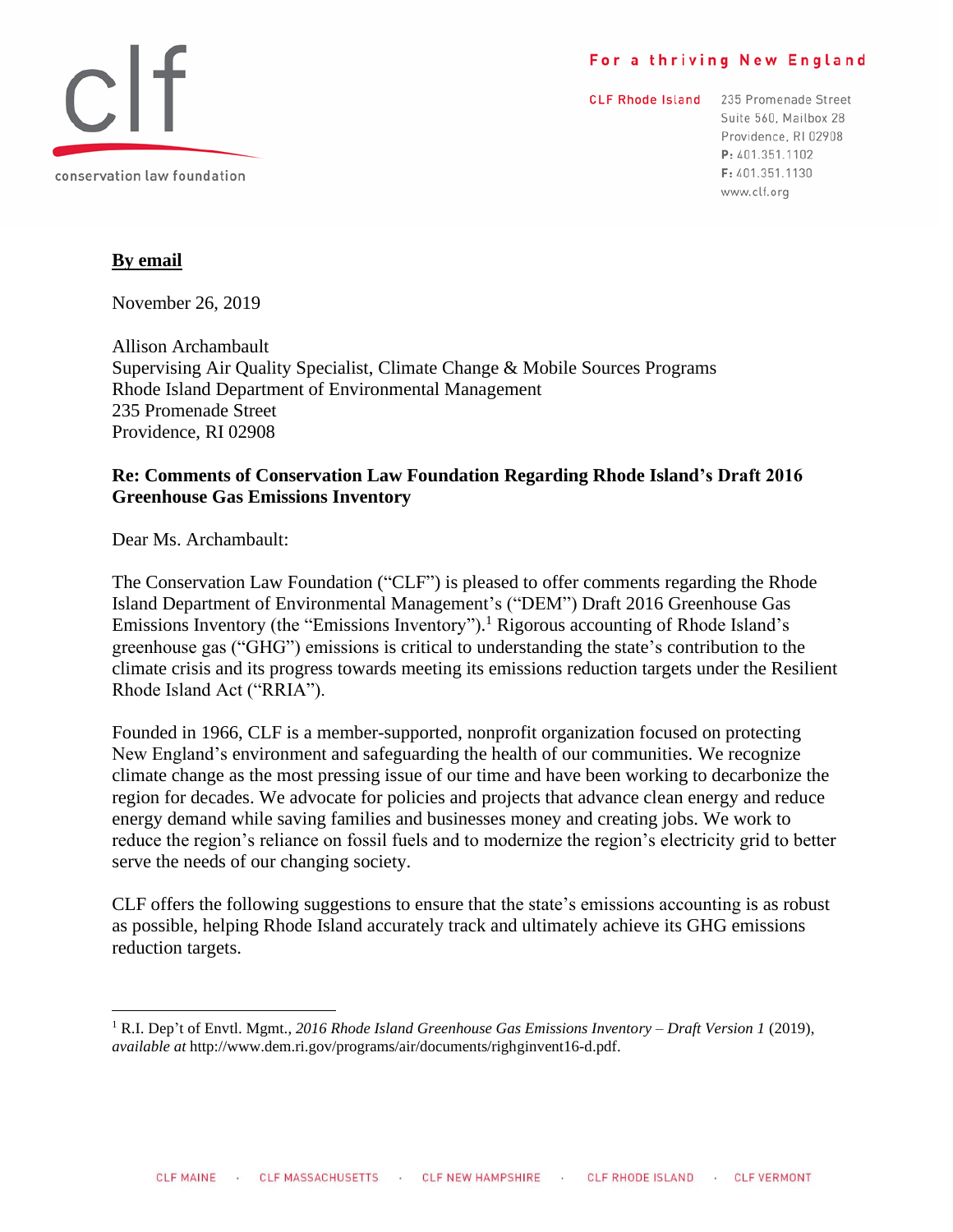#### **1. The Emissions Inventory should incorporate updated science on natural gas leakage and revise its 1990 and 2016 emissions estimates accordingly.**

Natural gas is approximately 90% methane, and natural gas leaks—which occur at nearly every part of the production and distribution process—are the main source of methane emissions in Rhode Island. Methane is an extremely potent GHG, with a Global Warming Potential ("GWP") 86 times that of carbon dioxide per unit mass in the short term.<sup>2</sup> Small changes in modeled natural gas leakage rates can therefore have enormous impacts on the overall Emissions Inventory.

A recent report by the Stockholm Environmental Institute and Brown University's Climate and Development Lab (the "2019 GHG Reduction Study") argues convincingly that the leakage rate used in Rhode Island's earlier GHG accounting is likely far too low.<sup>3</sup> It bases its modeling on a 2015 study of gas leaks in Boston—a city with a makeup of pipelines (by material, type, and age) comparable to Providence—that found a leakage rate of 2.7%.<sup>4</sup> This is substantially higher than the 0.66% rate used in Rhode Island's prior modeling. It also uses a 20-year, rather than 100-year GWP time horizon, reflecting the limited time we have to preserve a livable planet.<sup>5</sup>

Incorporating this more accurate accounting of gas leakage increases 2017 baseline emissions from 10.8 million metric tons of carbon dioxide equivalents ("MtCO2e") to 15.7 MtCO2e—a 45% increase in <u>overall</u> statewide emissions.<sup>6</sup> This estimate is massively higher than that of the Emissions Inventory, which counts a miniscule 0.15 MtCO2e in emissions from natural gas

6 *Id.* at 15.

<sup>2</sup> *See* Intergovernmental Panel on Climate Change, *Climate Change 2013: The Physical Science Basics* 714 (2013), *available at* https://www.ipcc.ch/site/assets/uploads/2018/02/WG1AR5\_all\_final.pdf.

<sup>3</sup> *See* Stockholm Envtl. Inst. & Brown Univ. Climate and Dev. Lab, *Deeper Decarbonization in the Ocean State: The 2019 Rhode Island Greenhouse Gas Reduction Study* 20–23 (2019), *available at* https://www.sei.org/wpcontent/uploads/2019/09/deeper-decarbonization-in-the-ocean-state.pdf; *see also* R.I. Exec. Coordinating Council on Climate Change, *Rhode Island Greenhouse Gas Emissions Reduction Plan* (2016), *available at* http://climatechange.ri.gov/documents/ec4-ghg-emissions-reduction-plan-final-draft-2016-12-29-clean.pdf (using data that assumes a lower gas leakage rate).

<sup>4</sup> *See* Kathryn McKain et al., *Methane Emissions from Natural Gas Infrastructure and Use in the Urban Region of Boston, Massachusetts* (2015), *available at* https://www.pnas.org/content/pnas/112/7/1941.full.pdf.

<sup>5</sup> *See* 2019 GHG Reduction Study at 14 ("Many climate impacts, such as the melting of the permafrost and polar ice caps, are likely to worsen sharply in the next 20 years, and are expected to create cascades of worsening problems…[T]o prioritize prevention of near-term warming and impacts, the 20-year time horizon is a more rigorous reflection of what we need to do to assure a livable planet in general terms, and to stop runaway sea level rise and other impacts for Rhode Island more specifically.").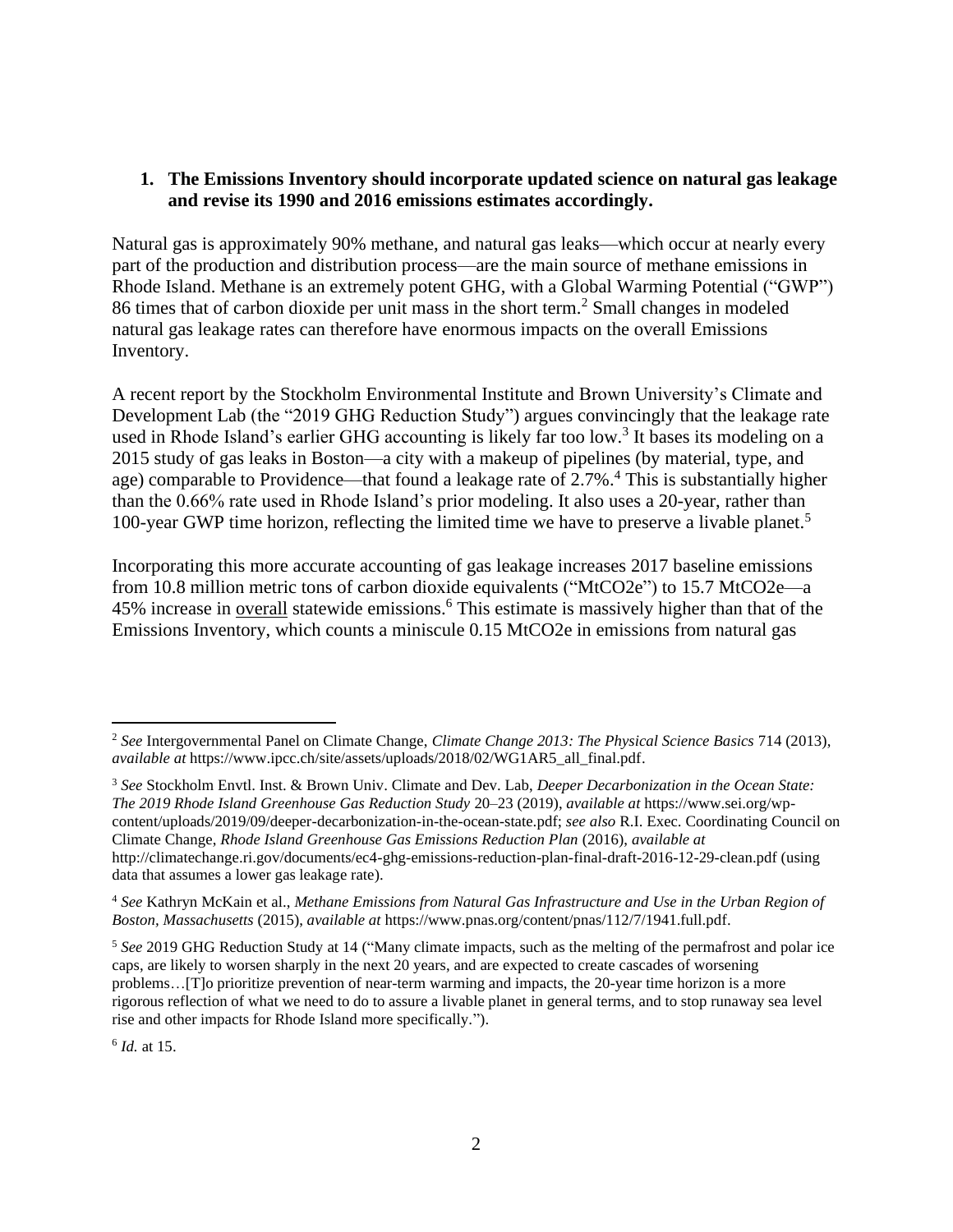distribution in 2016.<sup>7</sup> The implications for Rhode Island's emissions reduction progress and for state policy are commensurately massive.

The modeling in the Emissions Inventory must be updated with the higher leakage rate used in the 2019 GHG Reduction Study. Failing to do so obscures the true costs of our reliance on gas, and the urgent need to address leaks in the short term and get off of gas in the medium term.

# **2. The Emissions Inventory's use of a hybrid accounting methodology for the electricity sector is appropriate.**

CLF endorses DEM's use of a hybrid accounting methodology for the electricity sector. While the Emissions Inventory characterizes its methodology as a form of consumption-based accounting, i.e. accounting based on electricity used in the state rather than produced in the state, its approach includes all of the emissions that would be captured by production-based accounting. Under this methodology all GHG emissions from Rhode Island's power plants are attributed to Rhode Island, and then—because Rhode Island uses more electricity than it generates—emissions from imported energy are included as well.<sup>8</sup>

This approach brings Rhode Island into conformity with other states in the region.<sup>9</sup> It also forces the state to account for the real impacts of energy production decisions, something that traditional consumption-based accounting does not do.<sup>10</sup>

# **3. DEM should recalculate at least the 1990 baseline GHG emissions inventory to enable an 'apples-to-apples' comparison with the most recent inventory.**

As DEM completes GHG inventories for each year for which data becomes available, it sometimes amends its methodologies to take advantage of better data or accounting practices. However, it does not amend inventories from earlier years by recalculating emissions using its

<sup>7</sup> Emissions Inventory at 5.

<sup>8</sup> *See id.* at 11.

<sup>9</sup> *See* Conn. Governor's Council on Climate Change, *CG3 Exploratory Report* 34 (2016), *available at* http://www.ct.gov/deep/lib/deep/climatechange/gc3/gc3\_exploratory\_report\_2016.pdf; Mass. Dep't of Envtl. Prot., *Statewide Greenhouse Gas Emissions Level: 1990 Baseline and 2020 Business as Usual Projection Update* 13–14 (2016), *available at* https://www.mass.gov/doc/statewide-greenhouse-gas-ghg-emissions-baseline-projectionupdate-including-appendices-a-b/download.

<sup>&</sup>lt;sup>10</sup> For example, under traditional consumption-based accounting the state could permit the construction of large, dirty fossil fuel plant and see little effect on its emissions inventory. Because Rhode Island is part of a regional grid in which we only use 6% of the total power, Rhode Island could essentially shift responsibility for 94% of the resulting GHG emissions onto other states. For a deeper discussion of consumption- and production-based accounting and fossil fuel power plants, *see* R.I. EFSB Docket No. SB 2015-06, Pre-Filed Rebuttal Testimony of Dr. J. Timmons Roberts 1–9, *available at* http://www.ripuc.org/efsb/EFSB2/SB2015\_06\_CLF\_Roberts2.pdf.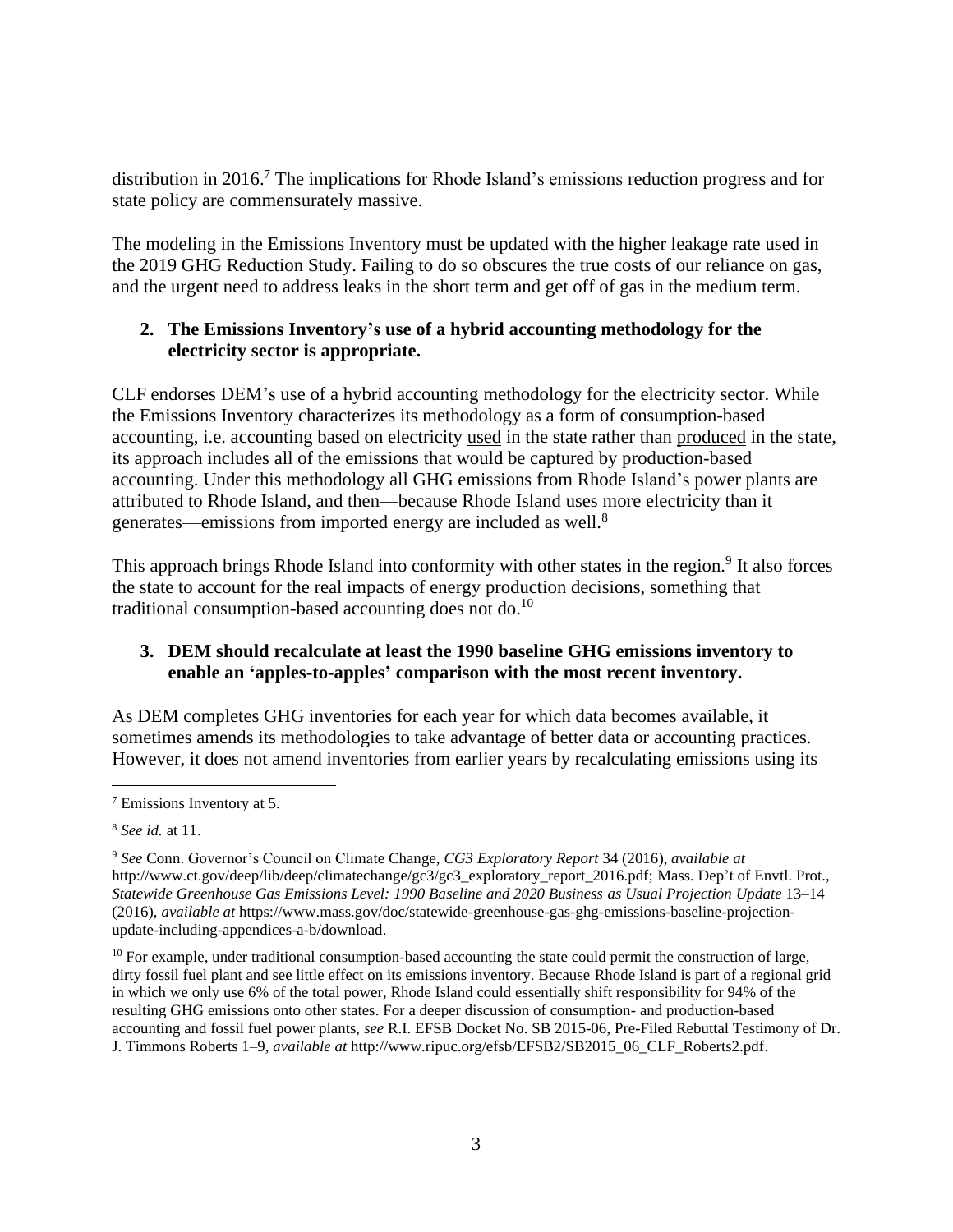updated methodologies. At a listening session event held on Tuesday, November 19, 2019, DEM staff explained that the agency is unable to recalculate earlier emissions inventories due to staffing and budgetary constraints.

While CLF recognizes that there may be significant costs to recalculating earlier inventories, it is important to recalculate at least the 1990 baseline inventory. Under the RRIA, emissions reductions are calculated in relation to 1990 levels.<sup>11</sup> Progress towards and achievement of the RRIA goals cannot be evaluated reliably when different accounting methods are used. Recalculating at least the 1990 baseline inventory with the current methodology would enable an 'apples-to-apples' comparison and allow for a more reliable evaluation of the state's progress.

## **4. The Emissions Inventory should provide greater detail in its discussion of the transportation sector.**

The discussion of the transportation sector—the single largest and fastest growing source of GHG emissions in the state—in the Emissions Inventory is focused almost entirely on roadbased motor vehicles like cars and trucks.<sup>12</sup> While these vehicles account for the vast majority of emissions in the sector, this section could be improved by discussing and contextualizing emissions data for all parts of the transportation sector, including air and water transport, rail, and off-road equipment.

# **5. Rhode Island must redouble its efforts to decarbonize and do its part to address the climate crisis.**

#### **a. The state must accelerate its transition away from fossil fuel-based electricity generation and towards clean, renewable sources of power.**

CLF commends Governor Raimondo's commitment to facilitating the development of 1,000 megawatts ("MW") of clean energy resources by 2020,<sup>13</sup> and the state's progress in achieving that goal.<sup>14</sup> While meeting or exceeding the 1,000 MW goal would represent an important

<sup>14</sup> *See* Governor's 1,000 by '20 Clean Energy Goal, R.I. Office of Energy Res., http://www.energy.ri.gov/renewableenergy/governor-clean-energy-goal.php (last visited Nov. 20, 2019) (tracking the state's progress towards the 1,000 MW goal); *see also* Alex Kuffner, *R.I. Says Clean Energy Plan Falls Short*, Providence J., Jul. 28, 2019, https://www.providencejournal.com/news/20190728/ri-says-clean-energy-plan-falls-short ("[The Office of Energy

Resources] is confident that the state's robust clean energy economy will deliver to meet this goal," even following a disappointing procurement process earlier this year.).

<sup>&</sup>lt;sup>11</sup> R.I. Gen. Laws § 42-6.2-2(a)(2)(i).

<sup>12</sup> *See* Emissions Inventory at 8–9.

<sup>&</sup>lt;sup>13</sup> *See* R.I. Office of the Governor, Press Release: Raimondo Announces "1,000 by '20" Clean Energy Goal – 1,000 Megawatts of Clean Energy by 2020 (Mar. 1, 2017), https://www.ri.gov/press/view/29766.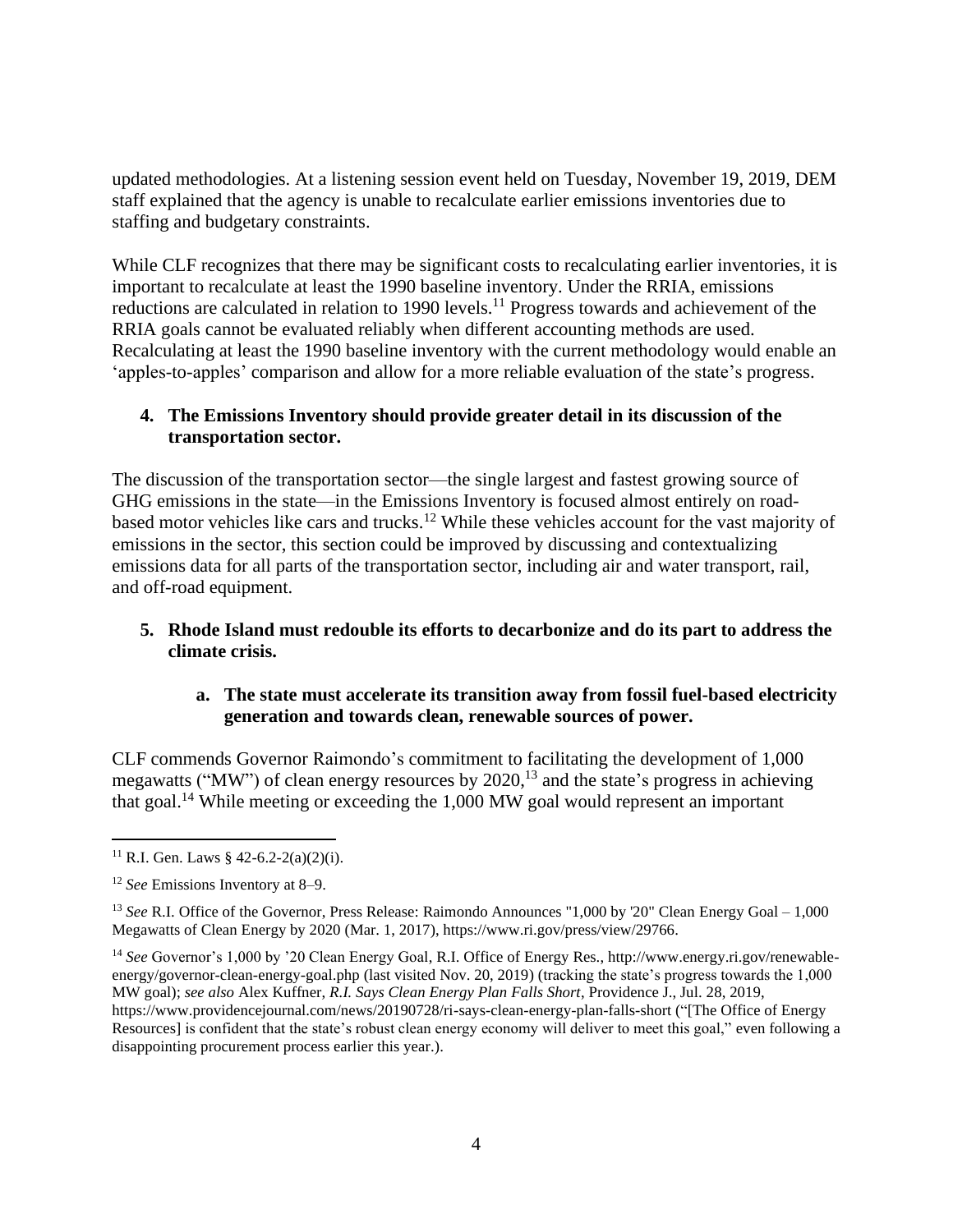milestone in Rhode Island's clean energy transition, 1,000 MW comprises only a small fraction of the renewable energy resources the state will need to procure to meet its targets under the RRIA.

Rhode Island will not only need to replace existing fossil fuel generation, but also respond to a significant rise in electricity demand precipitated by the electrification of the transportation and heating sectors. Because typical renewable resources—solar panels and wind turbines—generate electricity during fewer hours of the year than a coal or gas plant, the needed capacity will grow even more.

Taking these factors into account, a recent Brattle Group report estimates that to achieve 80% decarbonization by 2050, New England could require 191,000 MW of capacity.<sup>15</sup> Assuming that Rhode Island were to continue to account for roughly 6% of the region's electricity use, this means that Rhode Island would require over 11,000 MW of capacity by 2050. The state will need to accelerate its procurement of clean, renewable energy in order to meet tomorrow's energy needs and its GHG emissions reduction goals.

At the same time, it is critical that the state not take any steps backward by allowing the construction of any new fossil fuel-fired power plants. When the Rhode Island Energy Facility Siting Board denied a permit for a proposed 1,000 MW fracked gas and diesel oil power plant in Burrillville earlier this year, the state narrowly avoided a disastrous long-term commitment to dirty fossil fuel-based energy production and a significant new source of GHG emissions at a time when the state needs to aggressively pursue decarbonization.

Had that plant been permitted and built, it would have become impossible for the state to achieve its short-, medium-, and long-term carbon emissions reduction goals under the RRIA.<sup>16</sup> While the Burrillville plant is dead, new power plant proposals may come along at any time. The state must take steps to ensure that no future proposal receives a permit unless it is compatible with the goals of the RRIA and its responsibility to address the climate crisis.

<sup>15</sup> Brattle Grp., *Achieving 80% GHG Reduction in New England by 2050* 15 (2019), *available at*

https://brattlefiles.blob.core.windows.net/files/17233\_achieving\_80\_percent\_ghg\_reduction\_in\_new\_england\_by\_2 0150\_september\_2019.pdf (estimating that New England will need 191,000 MW of total supply capacity by 2050 under a balanced scenario that includes a mix of wind and solar).

<sup>16</sup> *See* Pre-Filed Rebuttal Testimony of Dr. J. Timmons Roberts, *supra* note 10, at 9–16.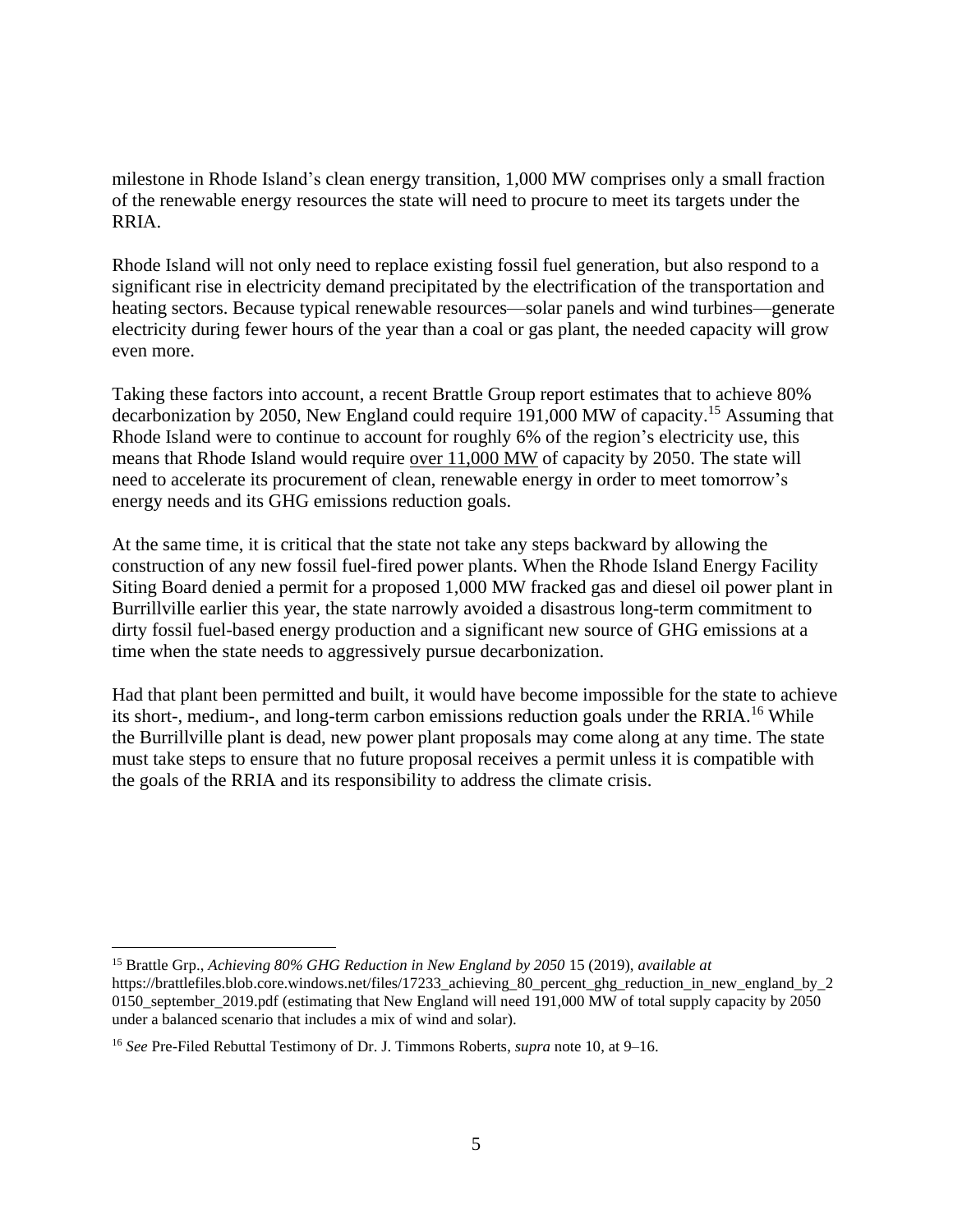#### **b. Rhode Island needs to electrify its heating sector and end its reliance on gas and other fossil fuels.**

The Emissions Inventory attributes 17% of the state's GHG emissions to residential heating, 8% to commercial heating, and another 10% to industrial heating and processes.<sup>17</sup> Gas leaks, an unavoidable consequence of reliance on gas for heating and electricity production, are counted and as discussed above, significantly undercounted—separately as part the energy sector.<sup>18</sup> Rhode Island cannot meet its goals under the RRIA without addressing its reliance on gas and other dirty fossil fuels for heating.

In addition to reducing GHG emissions, moving away from gas will provide reliability and safety benefits, protecting customers from events like the week-long outage in frigid temperatures experienced by nearly 7,000 customers on Aquidneck Island earlier this year,<sup>19</sup> and the 2018 explosions that caused death, injury, and widespread evacuation in Massachusetts' Merrimack Valley.<sup>20</sup> CLF hopes that the state's upcoming Power Sector Transformation process will help to quickly put the state on a path away from reliance on dirty gas and towards clean, safe alternatives like electric heat pumps and energy efficient appliances.

# **c. The emissions reduction goals in the RRIA must be made enforceable.**

Passed in 2014, the RRIA sets out state GHG emissions reduction goals of 10% below 1990 levels by 2020, 45% below 1990 levels by 2035, and 80% below 1990 levels by 2050.<sup>21</sup> Importantly however, these goals are only aspirational. There's no way to ensure that we achieve them and no legal consequence if they are not met.

Governor Raimondo said that she would support mandatory, enforceable, economy-wide reductions in carbon emissions during her 2018 re-election campaign.<sup>22</sup> Thus far the Governor has provided no explanation as to why she has not made good on her promise. Several of Rhode

<sup>20</sup> *See* Laura Ly, *Merrimack Valley Gas Explosions Were Caused by Weak Management, Poor Oversight, NTSB Says*, CNN, Sept. 24, 2019, https://www.cnn.com/2019/09/24/us/ma-gas-explosions-cause/index.html.

<sup>21</sup> R.I. Gen. Laws § 42-6.2-2(a)(2)(i).

<sup>22</sup> *See* Dave Fallon et al., *Gov. Raimondo Maps Out RI's Clean Energy Future*, The Public's Radio, Aug. 8, 2018, https://thepublicsradio.org/post/gov-raimondo-maps-out-ris-clean-energy-future; Tim Faulkner, *Gov. Raimondo's Second-Term Energy Plan Lacks Specifics About Mitigating Climate Change*, ecoRI News, Aug. 13, 2018, https://www.ecori.org/renewable-energy/2018/8/13/egnh9v4tbkutevr4qiauoxhw1vr57g.

<sup>&</sup>lt;sup>17</sup> Emissions Inventory at 7.

<sup>18</sup> *Id.* at 5.

<sup>19</sup> *See* Alex Kuffner, *Regulators: Utilities, Not Customers, Should Pay for Gas Outage on Aquidneck Island*, Providence J., Oct. 30, 2019, https://www.providencejournal.com/news/20191030/regulators-utilities-notcustomers-should-pay-for-gas-outage-on-aquidneck-island.